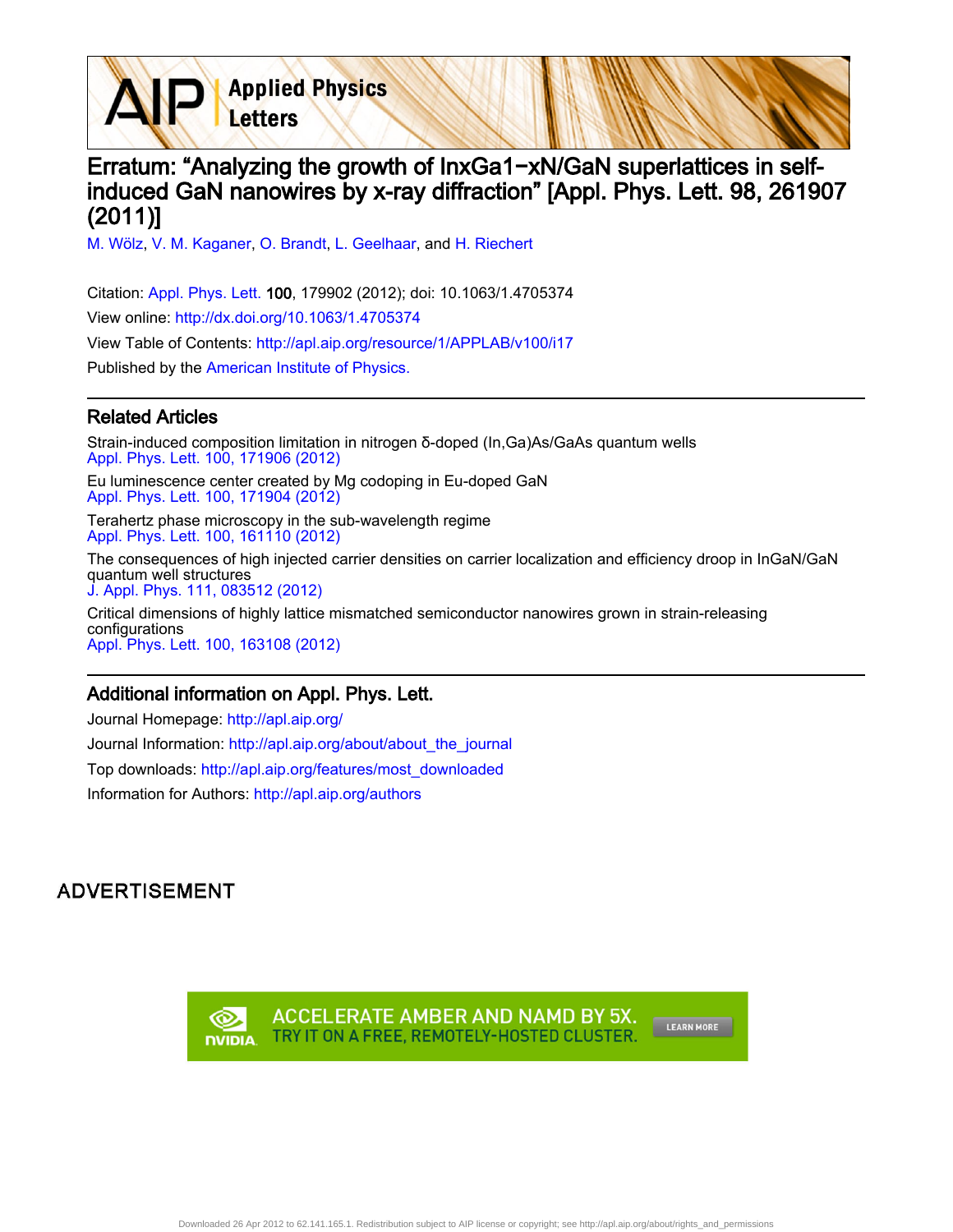# <span id="page-1-0"></span>Erratum: "Analyzing the growth of  $In_xGa_{1-x}N/GaN$  superlattices in [self-induced GaN nanowires by x-ray diffraction" \[Appl. Phys. Lett. 98,](http://dx.doi.org/10.1063/1.4705374) [261907 \(2011\)\]](http://dx.doi.org/10.1063/1.4705374)

M. Wölz,<sup>a)</sup> V. M. Kaganer, O. Brandt, L. Geelhaar, and H. Riechert Paul-Drude-Institut für Festkörperelektronik, Hausvogteiplatz 5–7, 10117 Berlin, Germany

(Received 5 April 2012; accepted 7 April 2012; published online 25 April 2012)

#### [\[http://dx.doi.org/10.1063/1.4705374](http://dx.doi.org/10.1063/1.4705374)]

In our original paper, the effect of lateral relaxation in axial nanowire superlattices (SLs) on the average out-of-plane lattice parameter was given incorrectly.<sup>[1](#page-2-0)</sup> This leads to an underestimation of the In content by approximately 30% of the given values, otherwise our findings remain valid. We derive here the correct expression that replaces Eq. (2) of the original paper.

Symmetric Bragg x-ray diffraction probes the vertical (normal to the layers) lattice constants of strained layers in a heterostructure. For coherent epitaxial growth without plastic relaxation, all layers attain a common in-plane lattice parameter. In case of a planar heterostructure on a bulk substrate, all layers have the same lateral lattice parameter as the substrate. The resulting average vertical lattice parameter of the heterostructure is governed by the Poisson effect, and the well-known result is given below in Eq. [\(9\)](#page-2-0). In a nanowire, however, the heterostructure is free to relax laterally, and the in-plane lattice parameter is obtained from a balance between layers. If the requirement of the stressfree side surface is satisfied on average, the Poisson effect is compensated and the average vertical lattice parameter is given by Eq. [\(11\)](#page-2-0) below.

To derive this not obvious result, let us consider a periodic superlattice stack made from two materials, 1 and 2. Material 1 is taken as a reference for all strain values and material 2 possesses an eigenstrain  $\varepsilon_0$  with respect to it. We take the lateral and the vertical eigenstrain components equal to each other. Thus, the lattice constants  $c_1^0$  and  $c_2^0$  in the fully relaxed state are related by  $\varepsilon_0 = (c_2^0 - c_1^0)/c_1^0$ . For the coherent growth considered here, the in-plane lattice parameter can be approximated to assume a constant value throughout the whole stack, so that the in-plane total strain  $\varepsilon_{1xx} = \varepsilon_{2xx} = \varepsilon_{xx}$ . The same condition holds for the yy components, the axes  $x$  and  $y$  are in the lateral plane.

For the lateral relaxation of the SL, we distinguish two cases

I. planar SL: 
$$
\varepsilon_{xx} = 0
$$
  
\nII. nanowire SL:  $\xi_1 \sigma_{1xx} + \xi_2 \sigma_{2xx} = 0$  (1)

For a planar superlattice on a bulk substrate, lateral relaxation is absent,  $\varepsilon_{xx} = 0$ . In contrast, for an axial nanowire superlattice, the lateral stress  $\sigma_{xx}$ , averaged over the superlat-

0003-6951/2012/100(17)/179902/2/\$30.00 100, 179902-1 © 2012 American Institute of Physics

tice period, vanishes as in Eq. (1).  $\xi_1$  and  $\xi_2$  are the thickness fractions of the two materials  $(\xi_1 + \xi_2 = 1)$ .

In both cases considered above, the superlattice is free to expand vertically and experiences no vertical stress,  $\sigma_{zz} = 0$ . Then, Hooke's law relates the strain components and allows to calculate the vertical strain. For material 1, where  $\varepsilon_0 = 0$ , we obtain

$$
\sigma_{1zz} = \sigma_0[(1-\nu)\varepsilon_{1zz} + \nu\varepsilon_{1xx} + \nu\varepsilon_{1yy}] = 0, \qquad (2)
$$

where  $\sigma_0 = E/[(1 + \nu)(1 - 2\nu)]$ . The Young modulus E and the Poisson ratio  $\nu$  are taken to be identical for both materials. Since  $\varepsilon_{xx} = \varepsilon_{yy}$ , we have

$$
\varepsilon_{1zz} = -\frac{2\nu}{1-\nu}\varepsilon_{xx}.\tag{3}
$$

In material 2, only the difference between the total strain  $\varepsilon$  and the eigenstrain  $\varepsilon_0$  leads to stress, and instead of Eq. (3), we have

$$
\varepsilon_{2zz} - \varepsilon_0 = -\frac{2\nu}{1-\nu} (\varepsilon_{xx} - \varepsilon_0).
$$
 (4)

For the case of nanowires, the lateral strain  $\varepsilon_{xx}$  can be found by calculating the in-plane stress

$$
\sigma_{1xx} = \sigma_0[(1-\nu)\varepsilon_{xx} + \nu \varepsilon_{yy} + \nu \varepsilon_{1zz}],
$$
  

$$
\sigma_{2xx} = \sigma_0[(1-\nu)(\varepsilon_{xx} - \varepsilon_0) + \nu(\varepsilon_{xx} - \varepsilon_0) + \nu(\varepsilon_{2zz} - \varepsilon_0)].
$$
  
(5)

Substituting these expressions into Eq.  $(1)$ , we arrive at the simple result

$$
\varepsilon_{xx} = \xi_2 \varepsilon_0,\tag{6}
$$

which means that the degree of relaxation of material 2 is proportional to its contribution to the superlattice period.

The average out-of-plane lattice constant, which determines the x-ray diffraction peak positions, is

$$
c_{\text{avg}} = \xi_1 c_1 + \xi_2 c_2 = \xi_1 c_1^0 (1 + \varepsilon_{1zz}) + \xi_2 c_1^0 (1 + \varepsilon_{2zz}). \tag{7}
$$

For the case of planar layers on bulk substrate, where  $\varepsilon_{xx} = 0$ , we substitute the out-of-plane strain from Eqs. (3) a)Electronic mail: woelz@pdi-berlin.de. **a** and (4) into Eq. (7), which becomes